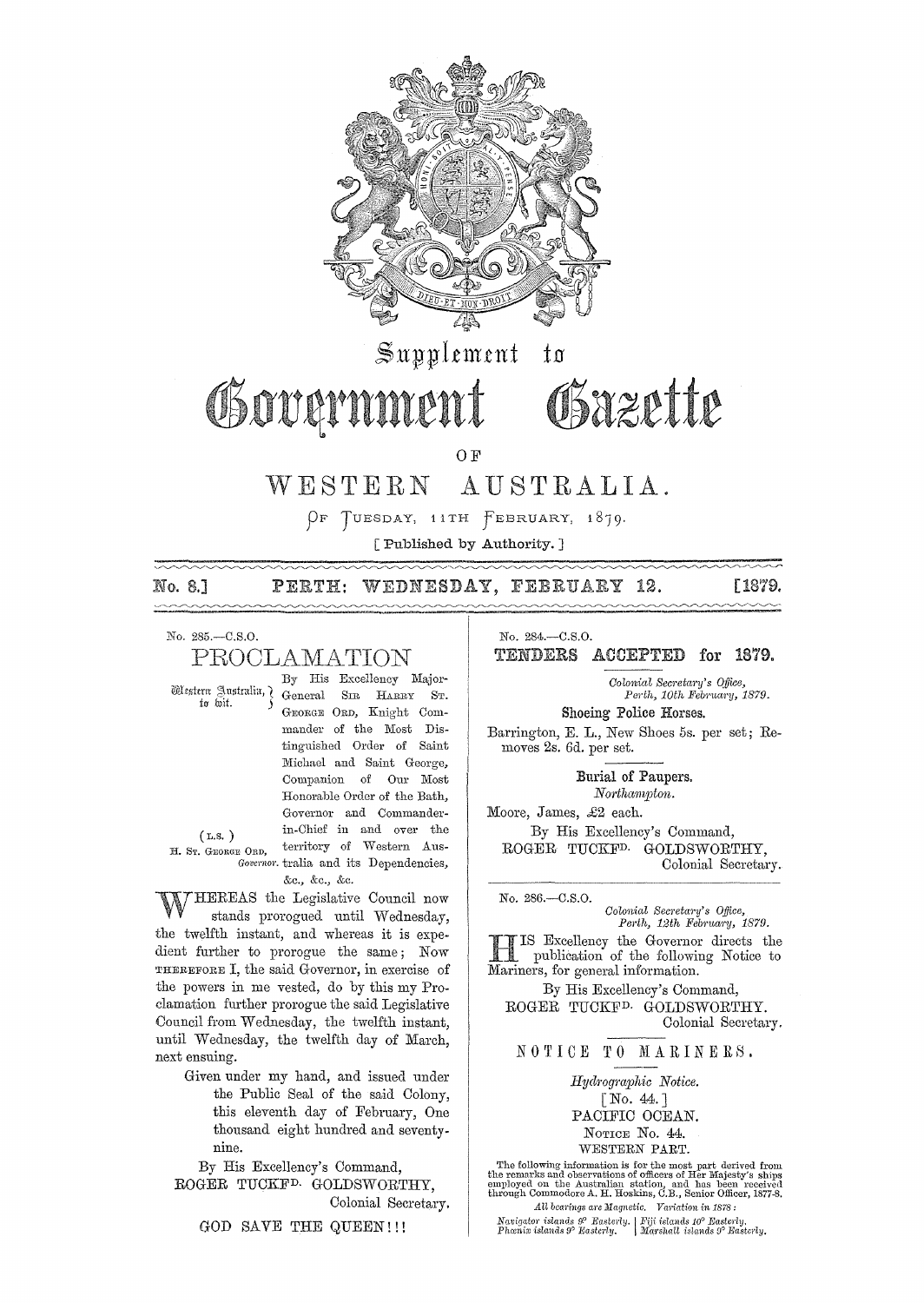#### ISLANDS OF THE SOUTH PACIFIC. FRIENDLY ISLANDS. *a*

TONGATABU.—The Imperial German corvette Augusta, when leaving Nukalofa harbor (Nov. 1877), touched the ground in about 2 fathoms, near the fairway, northward of the Juno shoal, where a depth of about 7 fathoms was indicate

Caution should therefore be observed when navigating in this neighborhood.

An island of volcanic origin, about 200 yards long and 110 feet high, situated in lat.  $19^{\circ}$  11' S., long. 174° 49' W., was passed by H,M.S. Supphire 16th April, 1878. It ejected quantities of white smoke and appeared to be covered with sulphur.

This island would seem to be identical with the rock 29 feet high, reported by the *Metis* in 1875, the effects of volcanic action having probably added to its size.

Disney reef, reported 1841 by Mr. Disney of the whaler  $Frolic$  to lie south-eastward of the Vavu group, could not be seen from the  $Hclh a$  in the position assigned to it upon the chart, viz., lat. 19° 15' S., long. 173° 40' (favorable conditions for observing any break)—this position of<br>Disney reef should therefore be considered doubtful.

Accou<br/> $\rm{Jago}$ islet, formerly placed upon charts in lat. 19<br/> $\rm{S}$ , long, 173° 52′ W., and the existence of which has been considered doubt<br/>full, could not be seen from the Hortha at a slight distance of 11 m

Two coral banks, having upon them depths of 13 and 19 and<br>homs, were found by the Hertha about 12 miles northward of Tongatabu. The bank with 13 fathoms upon it, measured about<br>13 miles east and west by one mile across, an extremity was determined to be in lat. 20° 55' S., long. 174° 58'<br>W. *b* The bank, with 17 fathoms upon it, appeared to be of<br>small extent, and is situated in lat. 20° 52' S., long. 175° 6' W.

Hakau-fiss reef is the native name for the reef situated<br>north-westward of Namuka island in lat,  $20^{\circ}$  9' S., long,  $174^{\circ}$  52'<br>W. It is of semi-circular shape, about 3 miles long, by from<br>one to 5 cables in breadth,

St. Michael shoal, in lat. 19° 20' S., long. 174° 38' W. (position doubtful), was not seen from the *Hertha* in passing over this position.

Fatou-manga islet, south-west of the Vavu group, has two shoals situated to the northward of it, at distances of 7 cables, and  $1\frac{1}{4}$  miles, having over them from 5 to 6 fathoms of

 ${\bf Reported\,\,\, should }$  shoals.—Westward of Lefuka and Holeva the space is stated to be full of detached shoals.

Smoke had been seen issuing from the sea about 6 miles northward of Honga Tonga, and shoal water is suspected in this vicinity. *c* 

DANGERS between NEW ZEALAND and FIJI<br>ISLANDS.--Olozenga rock.--Captain Rauzon of the<br>German schooner Olozenga reports having passed a rock with apparently little water over it in about lat.  $29^{\circ}$  48' S., long. 176°  $45'$  E. (December 1876.) No sounding was however recorded. d

Edith rock, reported by the master of the trading sohooner Edith, in In.t. 30° 50' S., long'. 178° 23' E., was searched for ill vain in thn.t position by Lieutenant W. U. Moore, commanding H.M. schooner Alacrity (April 1878). No bottom could be obtained with 380 fathoms of line ; the weather at the time was bright, observations good, and considerable swell running, but no sign of shoal water could be seen fr

It therefore seems probable, that Edith rock may be identical with the Sommo bank, reported westward of Edith rock, in lat. 30° 55' S., long. 17S° 7' E.

Sounding were obtained in H.M.S. *Wolverenc* between lat.<br>Soundings were obtained in H.M.S. *Wolverenc* between lat.<br>25° 24' and 25° 37' S., and in about long. 179° 4' W., in 27 and 40<br>fathoms, black sand.

Shoal water may exist in this neighborhood.

#### KERMADEC ISLANDS.

Raoul or Sunday Islands.c-Wolverene rock, having upon it about 9 feet at low water, was found by H,M.S. *Wolver-*<br>*ene* near the centre of Denham bay, 1877. From its approximate position

| Hutchison bluff bears   | $\cdots$  | N.W.                             |
|-------------------------|-----------|----------------------------------|
| South end of Sand beach | $\ddotsc$ | E.~b.~E.                         |
| Smith hInff             |           | $S$ , $hv$ $R$ , $\lambda$ $R$ . |

Hutchison bluff bears ... ... N.W.<br>
South end of Sand beach ... E,  $\frac{1}{2}$  E.<br>
Smith bluff ... ... ... S. by E.  $\frac{1}{2}$  E.<br>
Depths of 4 and 7 fathoms were found at from  $1\frac{1}{2}$  to 2 cables<br>
W.S.W. of Wolverene rock

#### FIJI ISLANDS. *g*

#### VITI LEVU, WEST COAST.

Tartar reef is composed of coral, a few feet below low<br>water, lying in a N.N.W. and S.S.E. direction,  $2\frac{1}{2}$  miles in<br>length, by one mile in breadth; its north point bears N.  $34^{\circ}$  W.<br>distant 18 $\frac{1}{2}$  miles from

In a line between Tartar reef and the south point of Viwa<br>reef, there are no known dangers, coral banks however exist,<br>having from 9 to 25 fathoms of water upon them. Eastward of<br>the line joining Tartar reef and south poin having from 2 to 5 fathoms of water upon them, which break occasionally.

Viwa (Biva) island is about 100 feet high, and is not, always distinguishable at night. On the south point of its reef there is a heavy break at all times.

MaloIo reef: the barrier reef, west of MaloIo island, ends abruptly in a horn bearing S. 81° W., distant  $6\frac{1}{2}$  miles from the summit of that island.

Coral reefs.—Westward of the Hudson group, between Malolo, and Tartar reefs, there is a chain of coral reefs, having on them from half a fathom to 5 fathoms of water. There are blind rollers on these reefs, but they only

The safest passages will be found through the following openings :--

Malolo summit bearing N. 84° E., distant 10 miles. Malolo summit bearing S. 78° E., distant 7 miles.

Good light is necessary for entering, as the edges of the reefs are not clearly defined.

Soundings of between 100 and 200 fathoms, were obtained one-third of a mile westward, of the coral banks just mentioned.

Mamanutha or Hudson islands.-The most westerly of these, named Mondrika (Alden island of Wilkes), lies N. 54° W., distant 11<sup>3</sup> miles from the summit of Malolo island.

Nandi waters passages.-There are two good passages into Nandi waters, named the Navula passage and Malolo passage; the latter, hnlf a. mile wide, is between Waldron and Spieden islands.

Reported dangers.--The natives of Waia state that several reefs exist between Viwa (Biva, chao be-<br>reefs exist between Viwa (Biva of the chart) and Waia, also be-<br>tween Viwa and Baldwin island, which only break in strong

gales from the westward. From the summit of Waia two patches were seen in the channel between Waia lai-Iai-i-thake (Uid Knox island, awash at

low water.<br>From the summit of Baldwin island the sea to the westward appeared dotted with shoal patches for a distance of three or four miles from the island. Apparently there would not be less than 2 full on 2 f the island. Apparently therm is the set in the low water.

Ovalau.-Levuka harbour,-In the north entranoe the 9 feet rock has been bhsted away by H.lH.S. *Wolverene,* and now carries 19 feet over it at low water spring tides.

#### VANUA I.EVU.

RABI (RAMBI) ISLAND,—The reef extending from the north point of Rabi or Rambi island is reported to run<br>further northward than the general chart of the Fiji islands shows. This part of the Fiji islands has not been accurat surveyed, and the chart, in consequence, should be regarded as approximate only.

MOALA ISLAND.<sup>h</sup>-Coral patches, two in number, having upon them about 9 feet of water, are reported as being situated almost upon the northem channel to Herald roadstead.

From the northern of these patches Observatory rock bears about S  $\frac{4}{7}$ E., distant  $1\frac{1}{4}$  miles: from the southern patch, N.E. point bears S. by E.  $\frac{4}{7}$ E., distant  $1\frac{1}{4}$  miles.i

KANDAVU ISLAND.--Ngaloa harbour.--An iron beacon has been placed upon the north end of Pearl reef, at the entrance to this larbour, in the place of the black buoy, which formerly marked the northerly limit of the reef.

## NEW HEBRIDES.

VATE or SANDWICH ISLAND,—The east coast of<br>this island was found by H.M.S. "Nymphe" to extend 10<br>inles further eastward than was marked upon the chart, and it<br>is generally considered that Sandwich island is about 40 miles

Pano bay, in the south·west part of Sandwich island, is about five miles across. A reef extends some distance from the northern point, which point, should not be rounded closer than half a mile.

MALLICOLLO ISLAND.—Sans Souci Anchorage, on the eastern side of Mallicollo Island, about 10 miles northward of port Sandwich, affords excellent protection from the south-easterly trade wind, but is open to winds from north and north-east.

"Copra making" is carried on here, and good water may be had from a stream, close to the house of an American resident (1877).

Maskelyne group.j- $\Lambda$  barrier reef extends for about to miles in a south-easterly direction from the Maskelyne islands.

#### LOYALTY ISLANDS.

Leper's island.-- $\Lambda$  rock exists about 2 cables northward of the N.E. point of Leper's island, $k$ 

#### NEW CALEDONIA.

NOUMEAI or PORT OF FRANCE.—In the north-<br>ern passage is a depth of 15 feet only.

Little passage.-Off Diamond point, the white buoy has been changed for a red one.

A red buoy has been placed on the north end of the 13 feet shoal abreast Bayonnaise cove, which cove is being filled up. The north point of the cove has been extended to the south-<br>ward, about a cable.

Bulari passage, Sournois rock, in lat.  $22^{\circ}$  31' S., long. 166° 28' E., is reported by pilots to extend about  $\frac{1}{4}$  a mile north and south; this would make it about twice the size indicated on the Admiralty chart N

Vitce passage, in lat.  $22^{\circ}$  10' S., long. 166° 7' E. Pilots report a depth of three fathoms upon the leading mark, with Mboa islet bearing N.B.  $_{2}$  E., east end of Matthew island N.  $_{2}^{1}$  W. This position is about a quarter of a mile beyond the turning point.

ENTRANCE to NOUMEA.-Beacons.-Constructed of iron, surmounted by a cage, have recently been placed at the following positions :-

- 1. On the centre of Thisbé shoal, about 4 miles northward of the Bulari passage, in  $1\frac{3}{4}$  fathoms at low water. This beacon shows 11 feet above high water. Position, lat. 22° 27' S., long. 166° 27' E.
- 2. On the north-west side of the Amédée shoal, about half a mile westward of Amédée island. This beacon shows 6<br>feet above high water. Lat.  $22^o$  28' S., long. 164° 7' E.
- 3, On the south side of the shoalest part of Provident shoal, and showing 12 feet above high water, in lat. 22° 20' S., long. 1660 33' E.
- 4. In a depth of one fathom, near the north-west patch of the Four Northern banks, and showing 9 feet above high water, in lat. 22° 21' S., long. 166° 30' E., a beacon has been placed. About a cable northward of this beacon, is a coral patch, having It fathoms upon it, and about  $\frac{1}{4}$  a cable westward of the same beaoon, is a small coral head, 6 feet under water.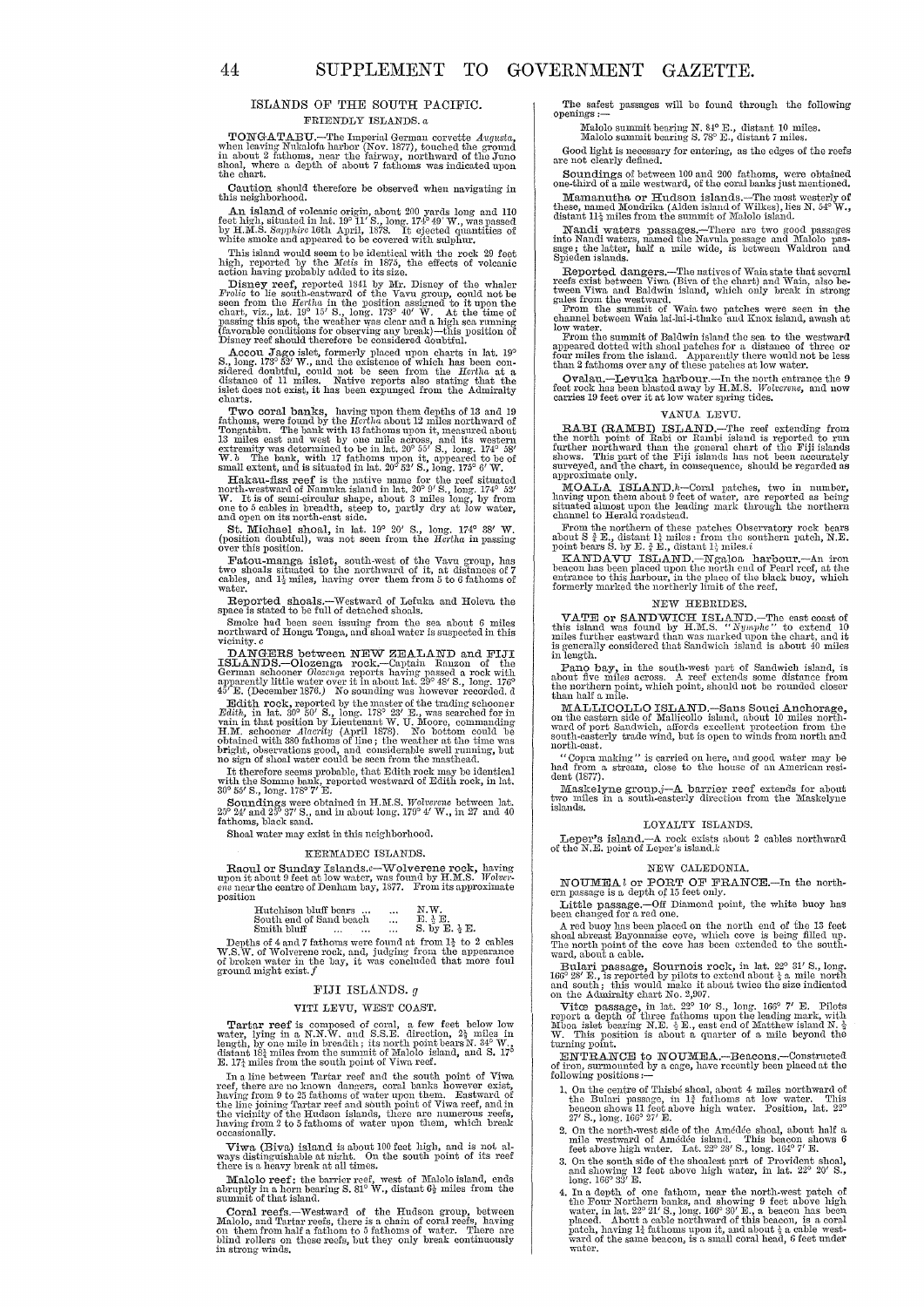5. On the eastern point of the reef extending off Maitre island, in one foot of water, and showing 9 feet above high water, a beacon has been placed in lat 22° 21′ S., long. 166<sup>0</sup>

29' E.<br>Senez reef, situated 6 miles north-eastward of the Dumbea<br>passage, is of round, not triangular shape, as hitherto depicted,<br>and never dries. The beacon placed upon Senez reef is<br>situated about 100 feet from the sou

ST. VINCENT BAY.*m*-Marceau reef, in lat. 22° 0' *44'* S., long. 166° 5' 37", has a beacon placed upon it, which shows 8 feet above high water.

Ducos island,—On the reef, 2 cables north of the north-<br>enst end of Ducos island, and between that island and Parseval<br>island, a beacon has been placed (without a cage) upon the<br>shoalest part of the reef, which is covered

Cher reef.--Lieut. Ravel informs the French Government that a reef, having upon it 7 feet at low water, lies about  $2\frac{1}{2}$  cables, west of the Iles des Morts; it is not easily seen. Position---lat.  $21^{\circ}$  59' S., lon

Lebris island, about 3 miles north-eastward of the Uaraï passage. Upon the south-west extremity of the reef, which extends extends outhward from Lebris island, a beacon with cage top has been placed (where a provisional b

Let be<br>account the shoal.n—situated in lat. 22° 25' S., long, High respectively<br>and a similar beacon with cage, and a similar beacon with cage, and a similar beacon ins been placed upon the extremity of the respectively<br>r

Moziman shoal, lat. 22° 23' S., long. 166° 51' E., in the Woodin passage between Uen island and the mainland, has had an iron beacon placed upon it.

Two reefs *n* have been found inside the Great. Abore reef, of the south coast of New Caledonia; the first, with one fathom v;<br>water upon it, with Mando island bearing N. by W., and<br> Góëlands island W.N.W.; the second, in the place where 10 facthoms was formerly manked; from it, Croey island bears E.<br>fathoms was formerly manked; from it, Croey island bears E.<br>4 N., distant about 24 miles.

Directions.—Vessels proceeding from Port Uaral to St.<br>
Vincent Bay by the channel inside the reces, after having<br>
passed the beacon on the extremity of reef extending southward<br>
from Lebris island, should keep the beacon o point of Teremba islet, which will keep them clear of Kunduio<br>islet reef, which reef is difficult to see at high water if the sea<br>is calm.

**PORT UARAI.—Two black buoys have been moored near** the edge of the reef on the western side of Uarai passage, about 1} miles apart. The northern of these is situated in lat. 21° 49' S, long. 163° 25' E, or about 1 $\frac{1}{4$ 

Ndigoro island and the two buoys arc inlinc with each other. Approaching port Uarai from seaward, the two black buoys must be kept on the port side.

Yessels coming to Uaraï from the southward, through the channel inside the reef, should pass between the beacon on Lebris island reef and the southern buoy.

#### BANKS ISLANDS.o

SANTA MARIA ISLAME DANA SELATION.<br>
DANA MARIA ISLAMENTA ISLAMENTA ISLAMENTA ISLAMENTA PRODUCED and particles on the western side of Losolawa anchorage, about  $3\frac{1}{2}$  cables S. by E. of the north-east horn of the reef,

#### SOLOMON ISLANDS.

**TREASURY ISLANDS.**<br>SOLUMON ISLANDS.<br>TREASURY ISLANDS.<br>WERENT ISLAND  $p_T$ -The central part of this island<br>was found by Captain von Schleinitz of the German war vessel<br> $Gazelle$  (1876) to be situated in lat.  $7^{\circ} 20'$  S., lo

Let a lay point on its norrelatives since.<br>
Tarthiquake .—The British barque Pacific Slope, reports<br>
having experienced a shock caused by volcanic eruption in the<br>
neighborhood of the Lord Howe islands, March 3rd, 1878, an

## SAMOAN OR NAVIGATOR ISLANDS.

UPOLU ISLAND.—Safatu harbour.—Shoal places of 2} fathoms have been found in the eastern channel into Safatu harbour by H.M.S. Sapple. Blind rollers were also noticed from the same ship at the entrance of the western channe Safatu harbour, therefore, requires caution in approaching and entering.

Apple. harbour. $q - \mathbf{A}$  shoal, having 7 fathoms of water<br>upon it, is situated about  $2\frac{3}{4}$  miles from the shore on a N.  $\frac{3}{4}$  E.<br>bearing from the steeple of the Roman Catholic church, said<br>steeple being seen in

A. Shoal, having upon it 9 fathoms of water, is also situated off Apia harbour, at a distance of from 2 to 3 miles from the shore. From it-

## Mataoutou point bears S.W. by S.<br>Vailele  $\ldots$  S. by E.  $^4$  E.

This shoal is connected with the coast reef.<br>
A shoal, having upon it a depth of 14 fathoms, is situated 12<br>
miles N.B. of Fanuataqu island, off the east coast of Upolu<br>
island.

Apolima island,  $r$ -Captain Hassenpflug of the Imperial German corvette *Augusta* gives the position of the central part of Apolima island in lat. 139 49'S, long. 172° 5' W, or about 2 miles N.E. by E,  $\frac{1}{2}$  E, of the

#### PHŒNIX GROUPE. s

Enderbury island, the western part of which is in lat.<br>3° 8′ 30″ S., long. 171° 10′ W., extends 3 miles north and south, and is a mile in width, the highest part being about 23 feet<br>above the sea surface. A fringing reef o to, surrounds the island, extending off-shore, from half a cable to a cable. Two small mangrove thickets and scattered patches of grass form the only vegetation. Near the centre of the is-<br>land is a salt-water lagoon, and quantities of drift wood are<br>found on the east side of the island, but in too decayed a state<br>to be fit for fuel.

There is no anchorage at Enderbury island, but a large wooden buoy is moored on the western side, close to the fring-<br>ing reef, in about 75 fathoms. This is for the convenience of<br>vessels loading with guano, which can be d winds ; it is, however, also necessary to secure by hawser to an anchor, imbedded in the shore. A pier has been built out from the western side of the island, where boats load the guano, which is brought down on trucks dra

"Vater.-There is no fresh water at Enderdury island, this necessary as well as fuel being supplied from vessels calling for gua.no. In spite of this absence of water, rats appear to abound upon the ishnd.

A schooner, belonging to the company working the guano, calls every three months from Honolulu.

calls every three months from Honolulu.<br>Winds prevail almost constantly from the eastward, but<br>squalls accompanied by light rain occur all the rear round in<br>the neighborhood, very little rain falls on the island. The<br>wind

Tides.—It is high water, at full and change, at Enderbury<br>
island, at 5h. Springs rise 6 feet, neaps 3 to 4 feet.<br>
Current.—The prevailing current in the vicinity of Ender-<br>
Current.—The prevailing current in the vicinity

# At night the island is difficult to distinguish.<br> $\textbf{UNION} \ \ \text{GROUP}.u$

UNION GROUP."<br>Catafu and Nuko-nono islands are said to be placed 10<br>miles too far east upon the Admiralty chart.

A reef awash is reported to have been seen off the N.W. end<br>of Oatafu island, and appearances of foul ground extending<br>from the west and south-west sides of this island, for 2 or 3<br>miles. The reef awash, extended about 3

#### MARSHALL ISLANDS.

Jabwat island.-The French Government give notice that after a recent survey (1877) the position of Jabwat island has been found to be in lat. 8° 27' N., long. 168° 20' E.

#### CAROLINE ISLANDS. $w$

A reef, formerly marked upon the Admiralty charts position<br>doubtful, in lat. 7° 21′ N., long. 156° 29′ E., and supposed to<br>extend southward from Bordelaise island, has been reported<br>not to exist by Mr. Hamilton, commandin

Greenwich islands, situated in lat. 1° 4' N., long. (approx.) 154° 45' E. Beneath is the abridged description of the staten from the report of 1Hr. Powell of the ketch Si( $\sigma$ ) of the B(st :--

Consist of a number of islands enclosed in a coral reef of<br>triangular shape, with its base to the northward. The group is<br>about 14 miles in extent from north to south, and 8 or 9 miles<br>from east to west. The islands are o

Tamar reef.--Mr. Eury, master of the whaling barque datencierer, of considerable experies in the Pacific, reports that 20° 21' S., and long. 161° *36'* ]:!i., and which Oaptain DCllhn.:m in IL1Yf.S. *Herald,* could not find, does not exist in that position. Also that,

A coral shoal, one mile in diameter, with 7 fathoms of water over it, exists on a N.N.E. bearing from Walpole island, the summit of which island is seen just dipping from the masthead from the position of the shoal.y And f

Two small islands, hitherto not marked on the charts, have been reported on the equator in long. 146° E.; each being about half a mile in extent, connected by a reef, uninhabited, and covered with low trees.

#### NEW BRITAIN. *z*

DUKE OF YORK ISLAND.-This so-called island in reality consists of a cluster of eight small islands, of which Duke of York island is the largest.

Port Hunter, in the northern part of Duke of York island, is well sheltered from all but winds between N.N.E. and N.W. The anchoring ground is inconveniently deep (from 20 to 25 fathoms).

No water can be obtained, and but few fresh provisions.

A Wesleyan missionary station is established at Port Hunter (1877).

Mocoda island is next in size to Duke of York island, and<br>lies to the west of port Hunter. The space between it and<br>Duke of York island affords good anchorage in from 6 to 18<br>fathoms, but care is necessary in entering, as

Fresh water may be obtained at Mocoda island; but a scarcity generally prevails among the other islands of the cluster.

Southward of Mocoda island, another bay opens out, in which anchorage may be had in from 5 to 10 fathoms, sand and coral bottom, half n mile from the shore. Caution should also be used in entering this bay.

Immediately southward of this bay lie the remaining islands of the cluster, protected from south-west winds by a barrier reef.

Meoka harbour is formed by three of the islands, which, with the mainland of Duke of York island, form a secure harbor, harbor, having anchorage in depths of from 7 to 9 fathoms, white sand, and two entrances, one from the east, the other from the west, rendering ingress and egress easy in either monsoon. This harbor is not, however, without dangers, but they can be detected from the masthead.